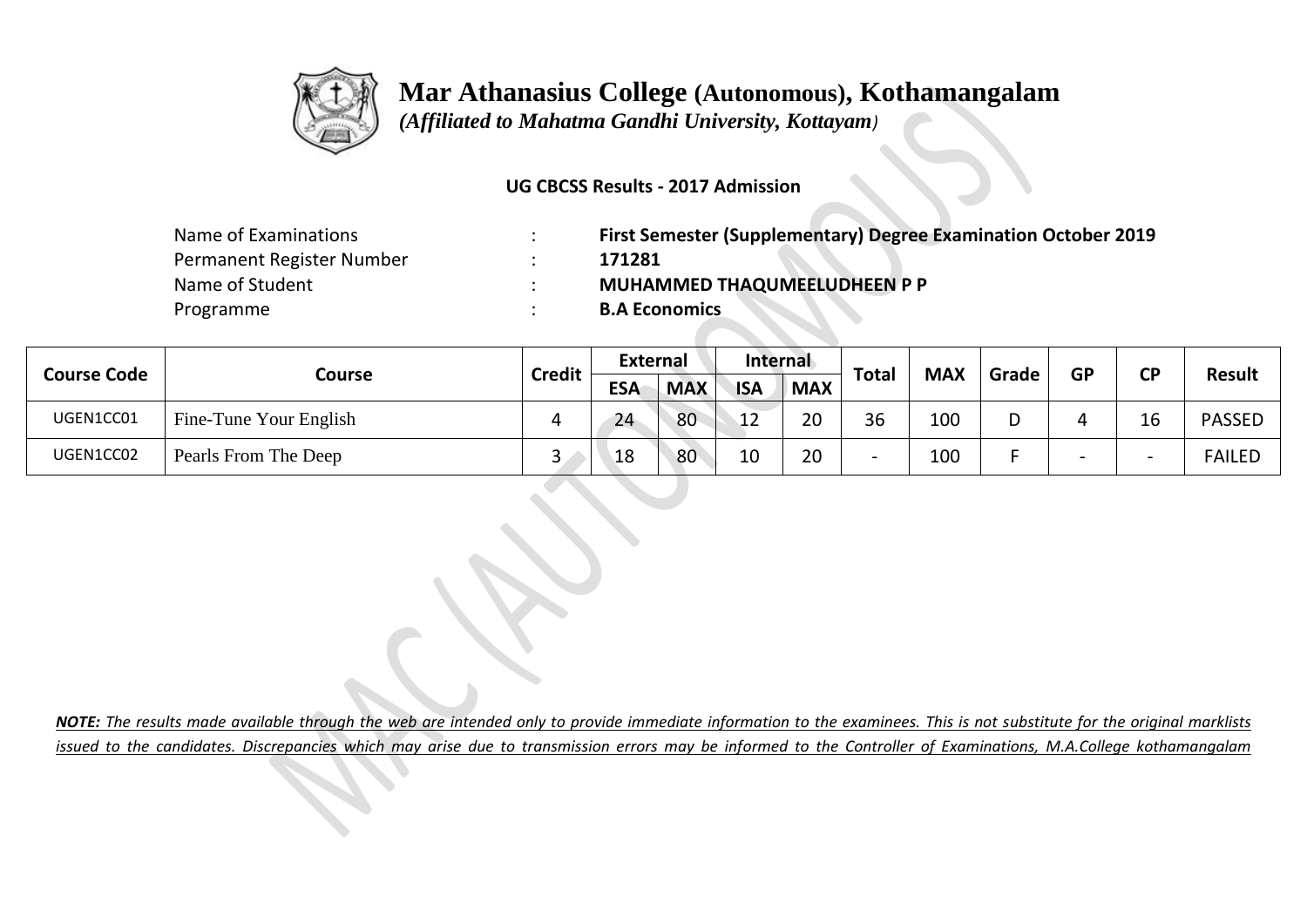

# **Mar Athanasius College (Autonomous), Kothamangalam**

 *(Affiliated to Mahatma Gandhi University, Kottayam)*

### **UG CBCSS Results - 2017 Admission**

| Name of Examinations      | First Semester (Supplementary) Degree Examination October 2019 |
|---------------------------|----------------------------------------------------------------|
| Permanent Register Number | 171286                                                         |
| Name of Student           | <b>SURYA SUBRAMANIAN</b>                                       |
| Programme                 | <b>B.A Economics</b>                                           |

| <b>Course Code</b> | Course               | <b>Credit</b> | <b>External</b> |            | Internal   |            | <b>Total</b> | <b>MAX</b> |       | <b>GP</b> | σD                  | Result        |
|--------------------|----------------------|---------------|-----------------|------------|------------|------------|--------------|------------|-------|-----------|---------------------|---------------|
|                    |                      |               | <b>ESA</b>      | <b>MAX</b> | <b>ISA</b> | <b>MAX</b> |              |            | Grade |           |                     |               |
| UGEN1CC02          | Pearls From The Deep |               | 30              | 80         | ᆂᆂ         | 20         | 41           | 100        |       |           | $\sim$ $\sim$<br>∸∸ | <b>PASSED</b> |

*NOTE: The results made available through the web are intended only to provide immediate information to the examinees. This is not substitute for the original marklists issued to the candidates. Discrepancies which may arise due to transmission errors may be informed to the Controller of Examinations, M.A.College kothamangalam*